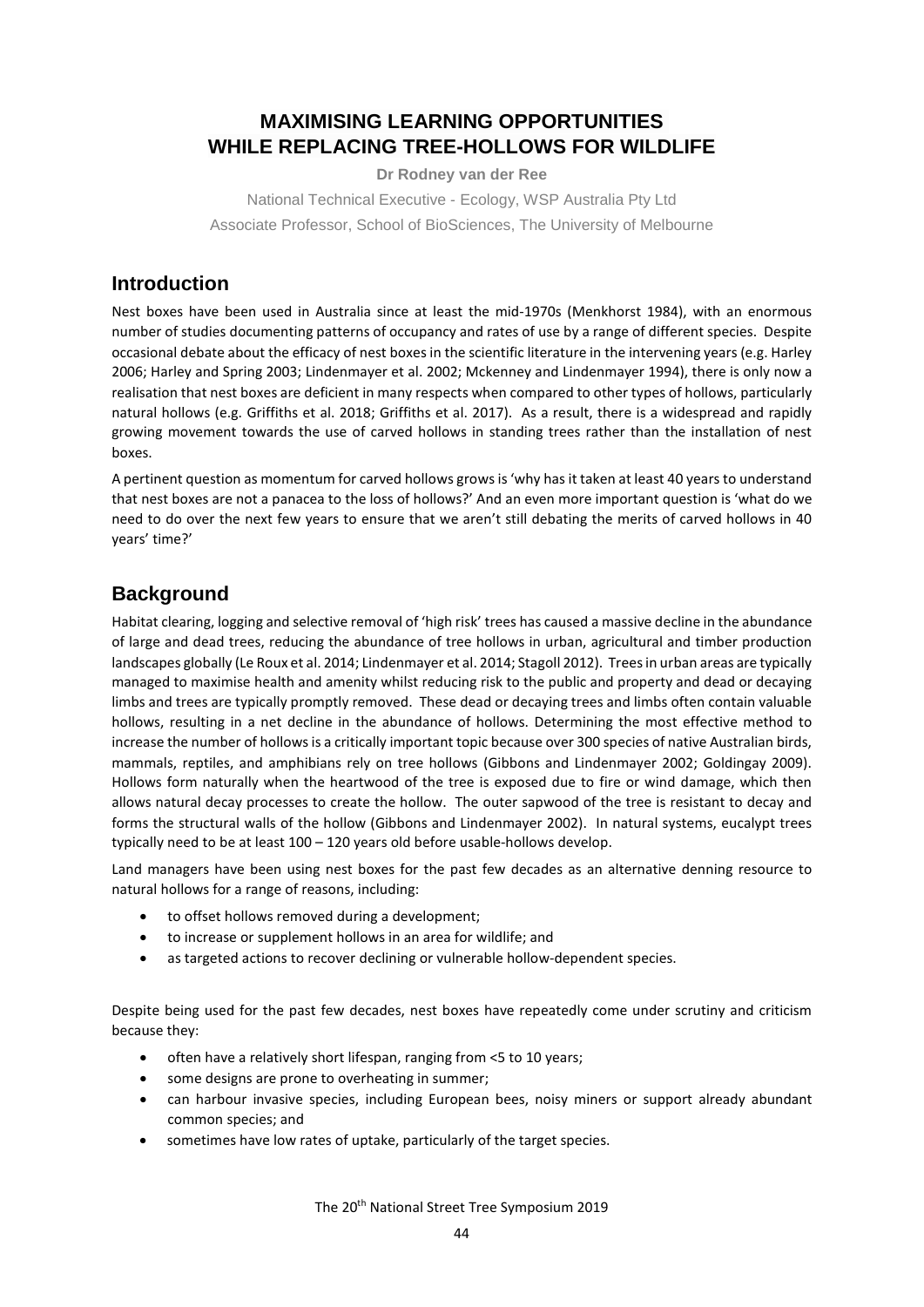In response, there is a growing groundswell of movement and support for the use of hollows carved directly into standing trees with a chainsaw or other tool. There is a diversity of types of carved hollows, including the faceplate method, false door method, simple plunge cuts, coronet cuts etc, with very little strong or peerreviewed evidence to support one method over another. Furthermore, other types of replacement hollows, such as salvaged log hollows and standard nest boxes are still being installed, leaving land managers with a bewildering array of options.

#### **The way forward**

Unless carved hollows are installed according to a scientifically robust experimental study design and carefully monitored and evaluated, it is highly likely that we will still be debating the relative merits of nest boxes, carved hollows, log hollows and natural hollows in 40 years time.

Hundreds or possibly even thousands of carved hollows are being installed around Australia each year and each project is an incredible opportunity to 'learn while doing'. However, the current typical approach to hollow replacement is to simply install the hollows that the land manager requests or arborist recommends, possibly record some details about the hollow or the host tree, maybe do some ad-hoc monitoring/inspections for a short period of time, and then as interest wanes or funding runs out, move onto the next project. With this approach, it will at best take a long time and much effort to generate sufficient reliable data to be able to evaluate the effectiveness of carved hollows because of the enormous variation in:

- the type, size and construction technique of hollows installed:
- the species, health and size of the host trees;
- the prevailing weather and other environmental conditions among sites;
- different management regimes (e.g. risk assessments, pruning techniques and intensity); and
- the type and quality of data being recorded.

The solution to this problem is for land managers to adopt the principle that every hollow being installed is an opportunity to 'learn about the use and effectiveness of carved hollows', as well as be an opportunity to replace hollows. In effect, every hollow installed should be considered part of an experiment, and by considering and adopting a few guiding principles, the maximum amount of reliable and robust information can be learnt in the shortest amount of time, leading to more rapid adoption of evidence-based best-practice techniques.

### **What features of an 'experiment' should I consider?**

The first consideration is that land managers must recognise that they have a role to play in ensuring that they don't just install hollows, but that they actually commit to learning while installing hollows. Once a commitment to maximise learning opportunities has been made, the next step is to formulate the question to be answered or hypothesis to test.

For example:

- Does species X prefer a nest box, carved hollow, log hollow or natural hollow?
- Does species X prefer entrance sizes that are 50 mm, 60 mm or 100 mm diameter?
- How much longer will a nest box (of design X) last compared to a carved hollow?
- Which construction method for carved hollows is better?
- What are the impacts of carved hollows on tree health?
- Which species of trees are more- or less-suited to carved hollows?
- How does the wildlife population and/or community of species respond to the installation of carved hollows?
- What is the optimal density of carved hollows in different forest types and/or landscapes?
- What is the optimal aspect, wall thickness, color, material, etc of replacement hollows to support wildlife year-round?
- (fill in your questions here!)

The 20th National Street Tree Symposium 2019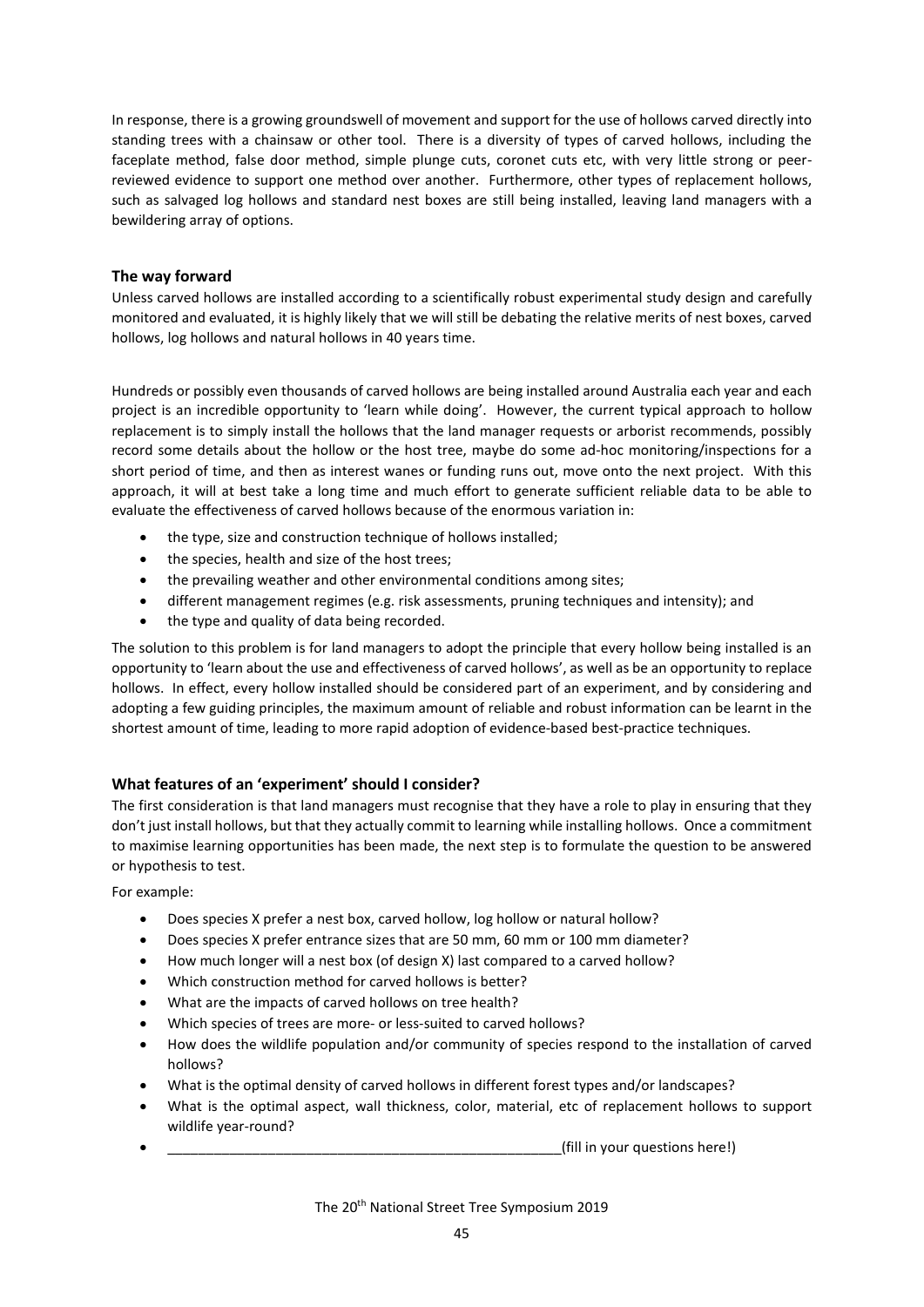It may be possible to begin to answer some of these questions now by compiling data and results from numerous installations and/or conducting inspections of hollows that have been installed. While it is often difficult to collate and use unpublished data sets because necessary information may not have been recorded; the monitoring may have stopped suddenly; data or metadata has been lost; or the study was biased in some way that prevents a sensible analysis, we should at least try.

Once the questions or hypotheses have been formulated, it is time to consider the design of the study. There are various experimental designs possible, and the most powerful design that maximises inferential strength (i.e. the ability to detect an effect, if one exists) should be selected. It is not possible to exactly specify which design should be adopted for your particular question(s) and situation, but in general terms, the most powerful designs include:

- Replicated Before-After, Control-Impact (BACI): where a variable of interest is measured at numerous experimental units (e.g. nest boxes, carved hollows, study sites) 'Before' and 'After' an intervention is made at the 'Impact' sites, as well as at sites which are not treated (i.e. 'Control' sites). If the question is 'Are the number of hollows limiting the population of an endangered mammal', a BACI approach might be to install 5 hollows per ha at three sites, 10 hollows per ha at another three sites, and 15 hollows per ha at another three sites, and leave another three sites with no additional hollows (i.e. the control) The density of the target species would be measured for an appropriate length of time at all sites before adding the hollows, and again after adding the hollows.
- Variations on the BACI design include reducing the amount of replication (e.g. fewer study sites or hollows), excluding the before and after comparison and/or excluding the control and impact comparison, however each downgrading of the design reduces the ability to detect a significant difference in the results.
- The effect of carved hollows on tree health would ideally be tested using a BACI approach, with variation in perhaps the size of the hollow, the species of tree, etc. In this example, say 40 trees of the same species, approximate size and similar health condition are selected within the study area, and half are randomly selected to receive hollows and half not. Then, the health and condition of both cohorts of trees are assessed annually over the next 5 – 10 years and compared.
- Confirming whether a species of wildlife prefers one type or size of hollow over another could be investigated by conducting a choice experiment, where a small number of different types or sizes of hollow are installed in close proximity to each other and the species chooses which it prefers. For example, identifying the preferred type of hollow for an endangered arboreal mammal could be achieved by installing a similarly-sized nest box, log hollow and carved hollow within 25 – 50 m of each other (i.e. installed as a triplicate) and subsequent monitoring evaluates rates of use by the target species.

The various options for analysis of the data are too many to list here, but data analysis is critical to ensure that the conclusions drawn are accurate and reliable, and expert advice should be sought.

## **Collaboration is critical to success**

Most arborists and local land managers are neither trained nor experienced in the nuances of scientific study design and furthermore, conducting scientifically robust experiments is typically not part of core business for them. Therefore, a key component to undertaking high quality hollow installation programs as experiments is collaboration between arborists, land managers and researchers/scientists/consultants. The nature of the collaboration can range from the three groups working as equal partners to develop and undertake the project to one where the project manager consults or commissions an appropriately qualified ecologist for advice on study design and/or data collection and analysis. Collaboration among adjacent land managers to increase the number of hollows (i.e. replication) in the study is also beneficial because the cost per hollow may be reduced, sample size increased and more questions can be asked. Overall, greater collaboration on hollow installation projects is absolutely fundamental to:

The 20th National Street Tree Symposium 2019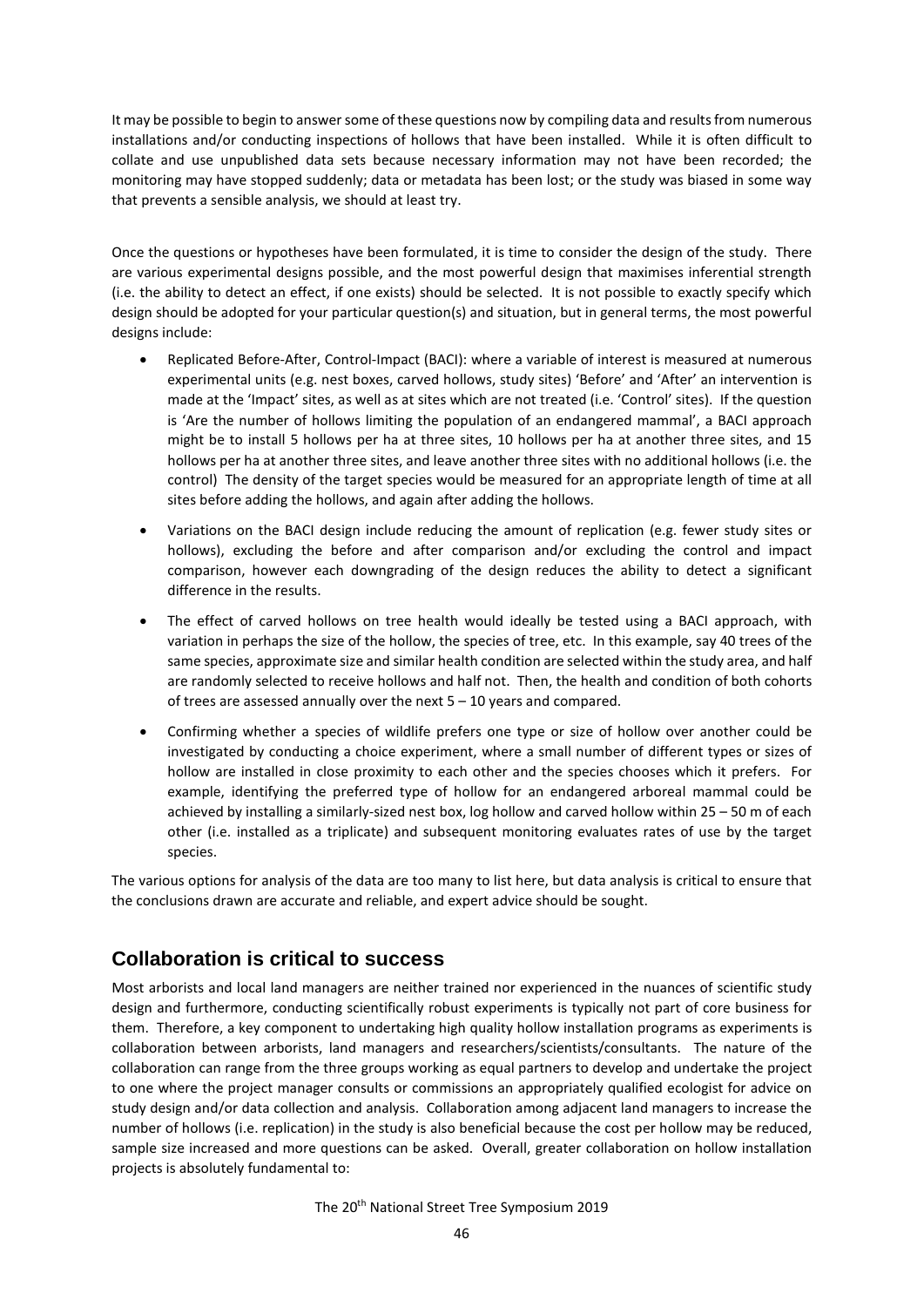- identifying the most important and relevant questions;
- developing the optimal study design, increasing sample sizes and asking more complicated questions;
- reducing costs and obtaining funding from alternative sources;
- identifying which data to collect and the most appropriate data collection methods;
- analysing the data and writing up the results, ideally in a peer-reviewed journal; and
- making the raw data publicly available for others to use and/or to combine with other data sets.

# **Case Study: Replacing hollows on a major development project**

A hypothetical major development project through a high-quality patch of forest will result in the removal of 200 trees with hollows. The project proponent and regulator have read a recent critique of the use of nest boxes as an offset on a highway project (Lindenmayer et al. 2017) and have decided that nest boxes will not be used as a replacement strategy on this project. Instead, a combination of carved hollows and log hollows will be used to replace the hollows being removed, and the project will be set up as an experiment to test the relative effectiveness of each approach. In addition to replacing each of the 200 hollow-bearing trees with either a carved hollow or log hollow, nest boxes will still be used to provide a comparison to the 'standard' technique, as well as monitor a natural hollow. In effect, 100 groups of four hollows (one carved hollow, one log hollow, one nest box and one existing natural hollow, each within 50 m of each other) will be established in the vicinity of the project to provide replacement hollows for hollow-dependent species, as well as answer critical questions in a seriously powerful approach. The questions being asked include:

- What is the rate of use and preferences for different hollow types by different species?
- What are the impacts to the health and survival of the host tree and how does it differ among species, with three species of *Eucalyptus* being carved into?
- What is the longevity of the different types of hollows and how much maintenance is required?
- What are the thermal properties of the different types of hollows?
- Extensive opportunities exist to value-add to the project by supporting and facilitating university student research projects, including studying changes in animal abundance and community composition as a result of manipulating hollows.

The value of a project of this nature is that it achieves multiple objectives at very little extra cost, namely meeting the conditions of approval to replace one hollow for each hollow-bearing tree removed, as well as to undertake a scientifically robust experiment that maximises the information learnt to guide future hollow replacement programs. In addition, by offering opportunities for collaboration with researchers or university students, the project will achieve far more than simply meeting the basic conditions of approval.

Smaller-scale projects can offer similarly important opportunities for learning while doing by scaling back the questions and work and by collaborating with adjacent land managers.

## **Conclusions**

The loss of large old trees and the loss of trees with hollows is a significant problem globally and particularly in Australia where hollows form slowly due to decay, rather than through active excavation by wildlife. Carved hollows in standing trees and the installation of salvaged log hollows are increasingly being adopted as alternatives to nest boxes, yet there is still much to learn. Every installation of a carved hollow is a potential data point in a larger dataset, provided a series of standardised measurements are taken of each hollow. Furthermore, numerous development projects that remove trees with hollows are being required to offset or replace these at scales that are perfectly suited to undertaking scientifically robust experiments with minimal additional investment. The approach briefly outlined in this paper will allow us to learn as much as possible and as quickly as possible, in order to develop the evidence-base for best-practice decision making and conserving wildlife that rely on tree hollows. Through collaboration and innovation we can all contribute to ensuring that we are not still debating whether carved hollows are an effective approach in 20 or 30 years' time.